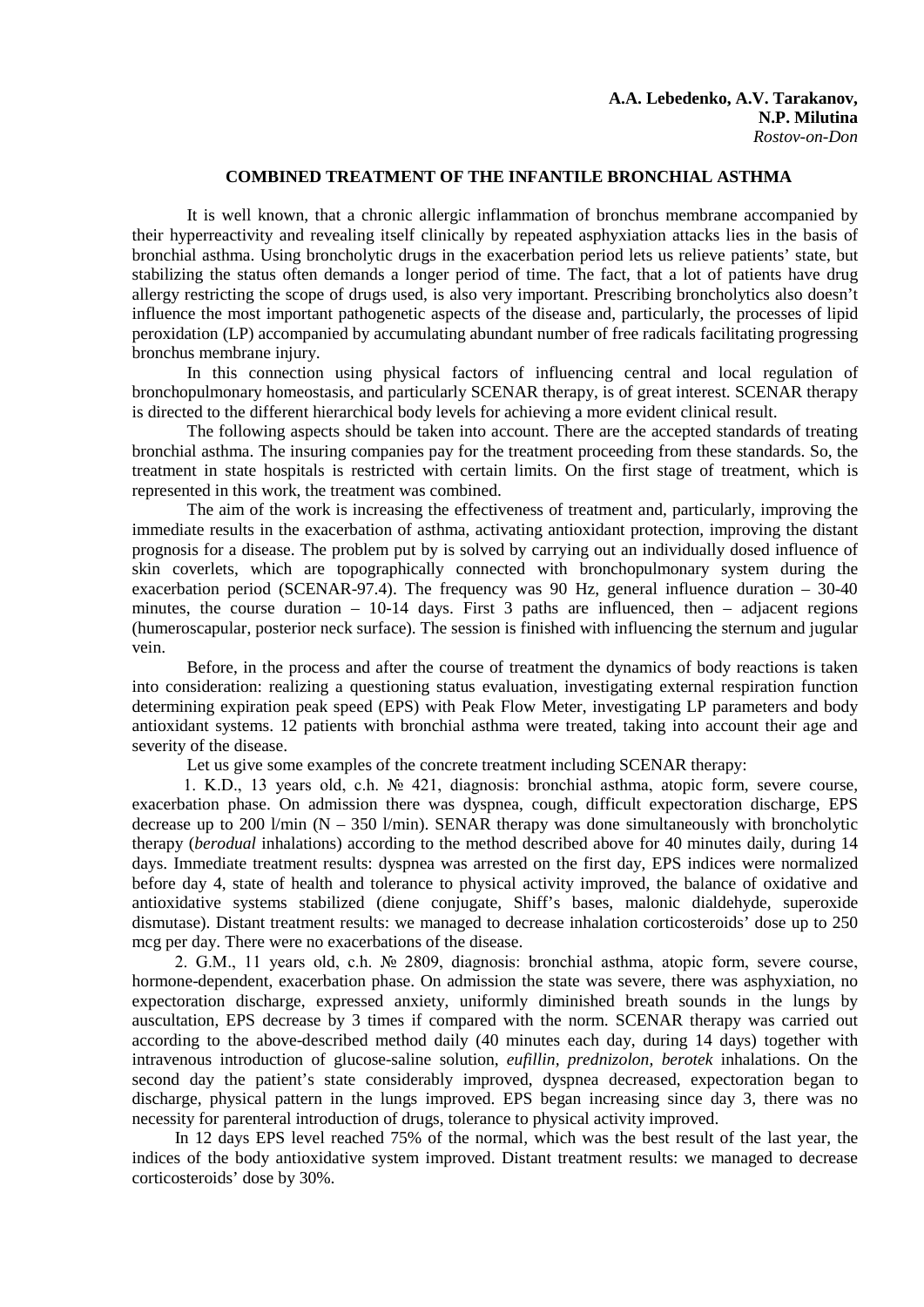3. K.D., 9 years old, c.h. № 1106, diagnosis: bronchial asthma, atopic form, severe course, exacerbation phase. On admission the state was severe, but the patient did without oxygen. He coughed with non-secreting expectoration, dyspnea, abundant sibilant rales in the lungs, EPS decrease up to 120 l/min (N – 310 l/min). Besides *berodual* inhalations via nebuliser and one-fold *eufillin* injection, the patient underwent SCENAR therapy daily (40 minutes each day, during 10 days). Dyspnea was arrested on the first day. EPS increased up to 90 l/min on the second day, by the  $8<sup>th</sup>$  day peak exhale rate made  $86\%$  of the norm, on the  $14<sup>th</sup>$  day there was progress in the antioxidative body system. Immediate treatment results: rapid relief of dyspnea, normalization of general status. Follow-up treatment results: inhalation corticosteroids' dose was decreased from 1000 to 500 mcg.

4. N.D., 13 years old, c.h. № 969, diagnosis: bronchial asthma, atopic form, medium-severe course, exacerbation phase. On admission the patient complained of dyspnea, restraint in the chest, inefficient cough. EPS was 68% of the norm. Besides berotek inhalations via nebuliser and expectorants, the patient underwent SCENAR therapy (30 minutes each day, during 10 days). Dyspnea was arrested on the first day, since the second day expectoration secreted better, physical weight was born more tolerably. On the third day EPS reached 100% level (390 l/min). There was no need in parenteral introduction of drugs. Indices of the antioxidative system considerably improved on the  $10<sup>th</sup>$  day. Immediate treatment results: rapid status stabilization, arresting dyspnea. Follow-up treatment results: no disease exacerbations during 6 months.

Let us give some examples of treatment in the control group without using SCENAR therapy.

1. Ch.D., 12 years old, c.h. № 1013, diagnosis: bronchial asthma, atopic form, medium-severe course, exacerbation phase. On admission the patient complained of inefficient cough and dyspnea. EPS was 67% of the norm. Dyspnea was arrested on the third day against a background of broncholytic therapy, but on the  $8<sup>th</sup>$  day of the patient's stay in the in-patient department there was an asphyxiation attack. There was a full expectoration only since the  $4<sup>th</sup>$  day. We did not manage to achieve a considerable EPS increase during 14 days. There were no considerable changes in the indices of antioxidative body system.

2. P.D., 9 years old, c.h. № 665, diagnosis: bronchial asthma, atopic form, medium-severe course, exacerbation phase. Dyspnea was arrested on the third day against a background of broncholytic therapy, but there was iterated disease exacerbation after abolishing the therapy. On admission EPS was 56% of the norm, and we had managed to increase it up to 76% only by the 9th day of the therapy. There was poor physical load tolerance.

3. K.Y., 10 years old, c.h. № 1255, diagnosis: bronchial asthma, atopic form, medium-severe course, exacerbation phase. The state stabilized on the  $4<sup>th</sup>$  day against a background of broncholytic therapy, but we did not manage to achieve a considerable EPS increase during the time of a child's stay in the in-patient department. The indices of oxidative and antioxidative body systems did not change considerably during 14 days.

Some treatment results are given in the Table 1.

Let us also point out economic effectiveness of the combined treatment of bronchial asthma: minor amount of drugs and, mainly for parenteral injection; decreasing the dose of drugs taken in the remission period and mainly glucocorticosteroids.

The suggested approach may be used in the specialized allergic departments as well as in hospitals of general profile. Compact and reliable SCENAR device gives an opportunity to work with big groups of patients.

*Table 1.*

| <i>Treatment results</i>                                            | Control | <b>SCENAR</b> |
|---------------------------------------------------------------------|---------|---------------|
| Arresting exacerbation                                              | 78%     | $94\% *$      |
| The necessity of additional measures for<br>arresting exacerbations | 22%     | $6\% *$       |
| Disappearance of respiratory failure on the<br>first day            | 54%     | 78% *         |
| Normalizing peak exhale rate during 3 days                          | 66%     | $84\% *$      |
| Normalizing peak exhale rate by the end of<br>treatment             | 84%     | $94\% *$      |